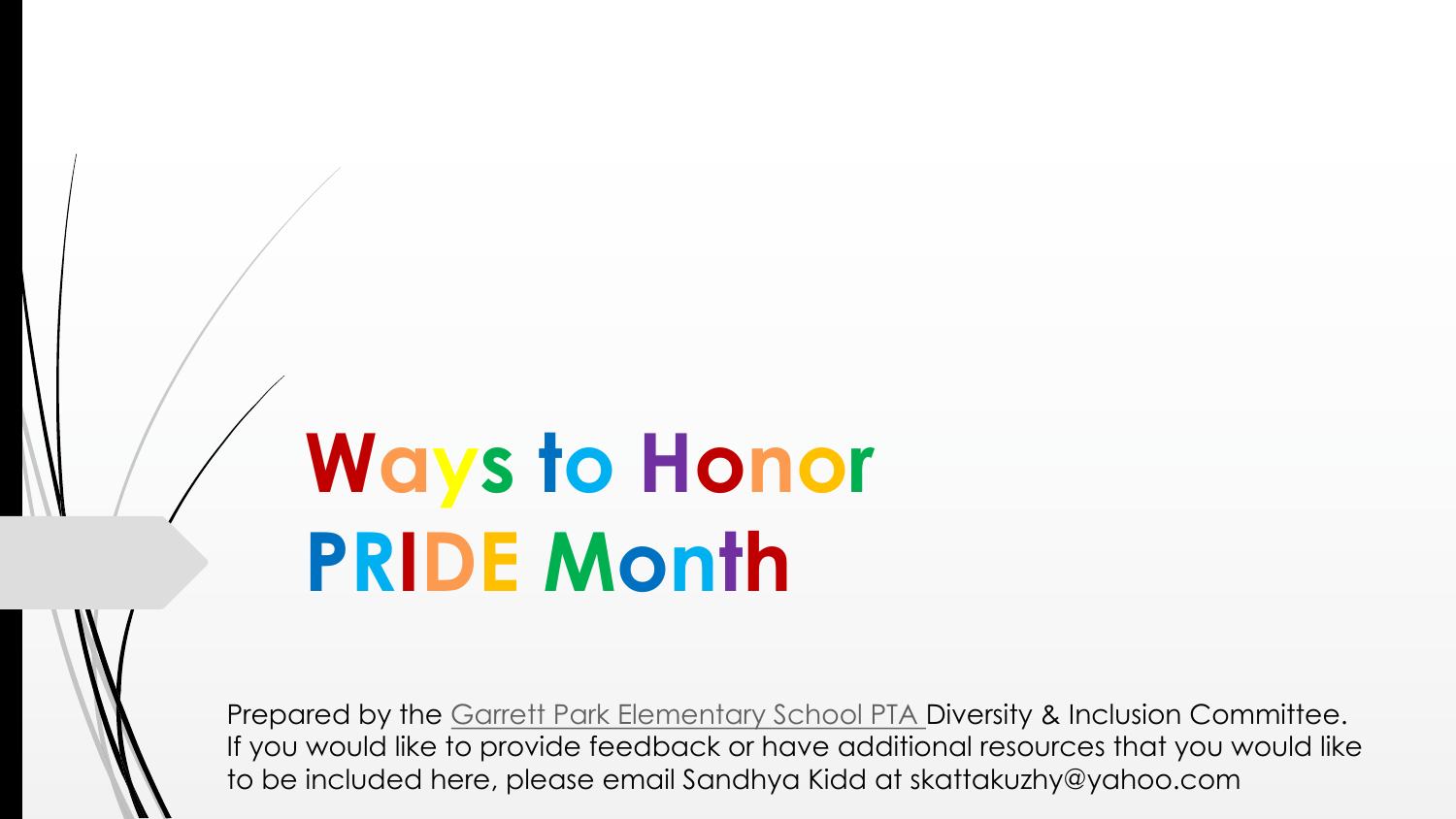## **LEARN** Pride Month

June is Pride Month, when the world's LGBT co [celebrate the freedom to be themselves.](https://www.them.us/story/the-complete-history-of-pride)

Pride gatherings are rooted in the history of struggle to accepted for who they are.

The original organizers chose this month to hor Stonewall Uprising, people worked to defend gay This event started what is called the gay rights place each year in June, although some cities of the year.

**Sources** 

What is Pride Month and the History of Pride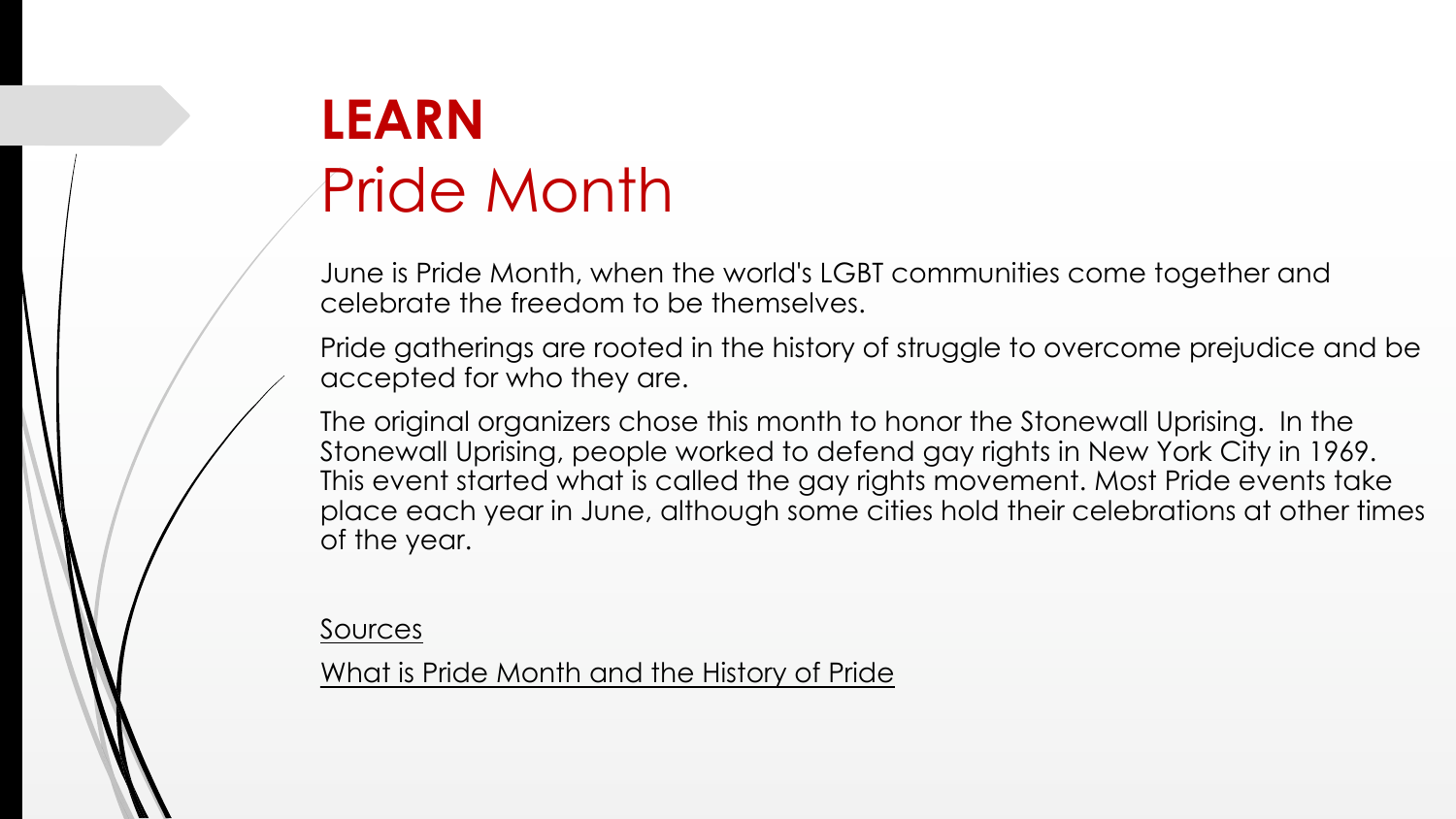### **Who is LGBTQIA2S+?**

This is a commonly used acronym used in speaking white LGBTQIA2S+ community. One thing to note: Langua common usage are different from those in the past. [respecting people's identities as individua](https://www.genderinclassrooms.com/definitions)[ls.](https://welcomingschools.org/resources/definitions-lgbtq-elementary-school) 

- L [Lesbian](https://www.mocopridecenter.org/glossary)
- G Gay
- B Bisexual
- T Transgender
- Q Questioning/Queer
- I Intersex
- A Asexual
- 2S Two Spirit
- + a way to include additional sexual orientations explicitly included.

For kid-friendly definitions of these terms, please use

Gender Inclusive Classrooms – Definitions; Human Rights Canada MoCo Pride Center Glossary of Terms; Gender National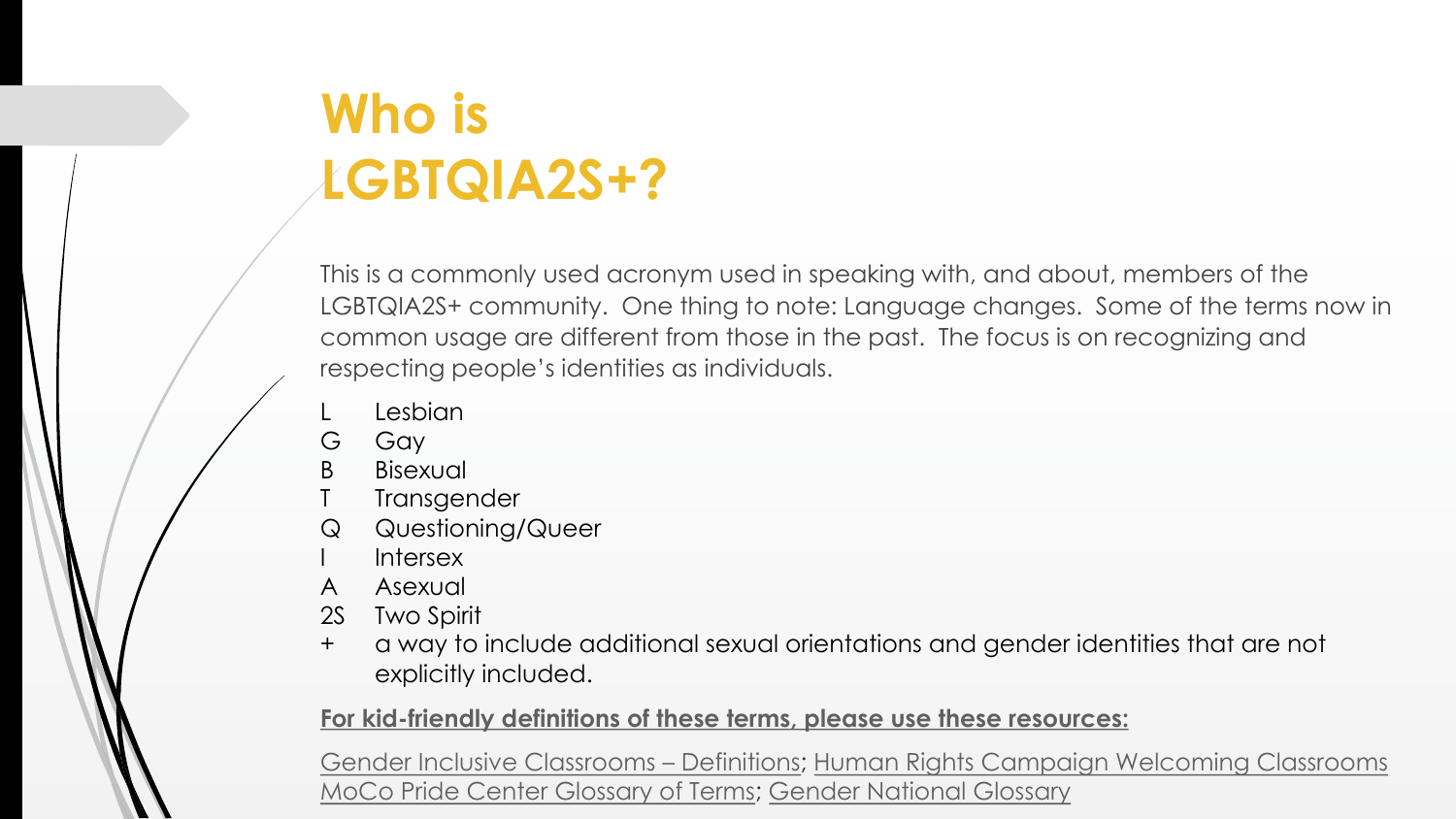#### **READ**

We've pulled together a list to start with – books that are available [through Montgomery](https://montgomerycountymd.gov/library/services/registration.html)  County Public Library are highlighted.

You can also check Soraap and Tumblebooks, which are available through the Media Center page on the GPES website. You can access Epic! With your child's classroom code.

If you don't already have a Montgomery County Public Library card, you can get a Digital Library Card online now!

Leslea Newman **[MCPL](https://www.montgomerycountymd.gov/library/)** In Our Mothers House Patricia Polacco **MCPL** [I am J](https://www.montgomerycountymd.gov/library/)azz Jessica Herthel and Jazz Jennings **MCPL** 

Heather has Two Mommies

Stella Brings the Family Miriam B. Schiffer **MCPL** 

I am Billie Jean King Brad Meltzer **MCPL** 

The Misadventures of the Family Fletcher Dana Alison Levy **[MCPL](https://www.montgomerycountymd.gov/library/)** 

The Best at It Maulik Pancholy **MCPL** 

Rainbow Revolutionaries: Fifty LGBTQ+ People Who M Sarah Prager MCPL

Uncle Bobby's Wedding Sarah S. Brannen **MCPL** 

Worm Loves Worm J.J. Austrian **MCPL** 

When you Look Out The Window: How Phyllis Lyon and Build a Community Gayle E. Pitman

10,000 Dresses Marcus Ewert

Red: A Crayon's Story Michael Hall **MCPL** 

Sparkle Boy Leslea Newman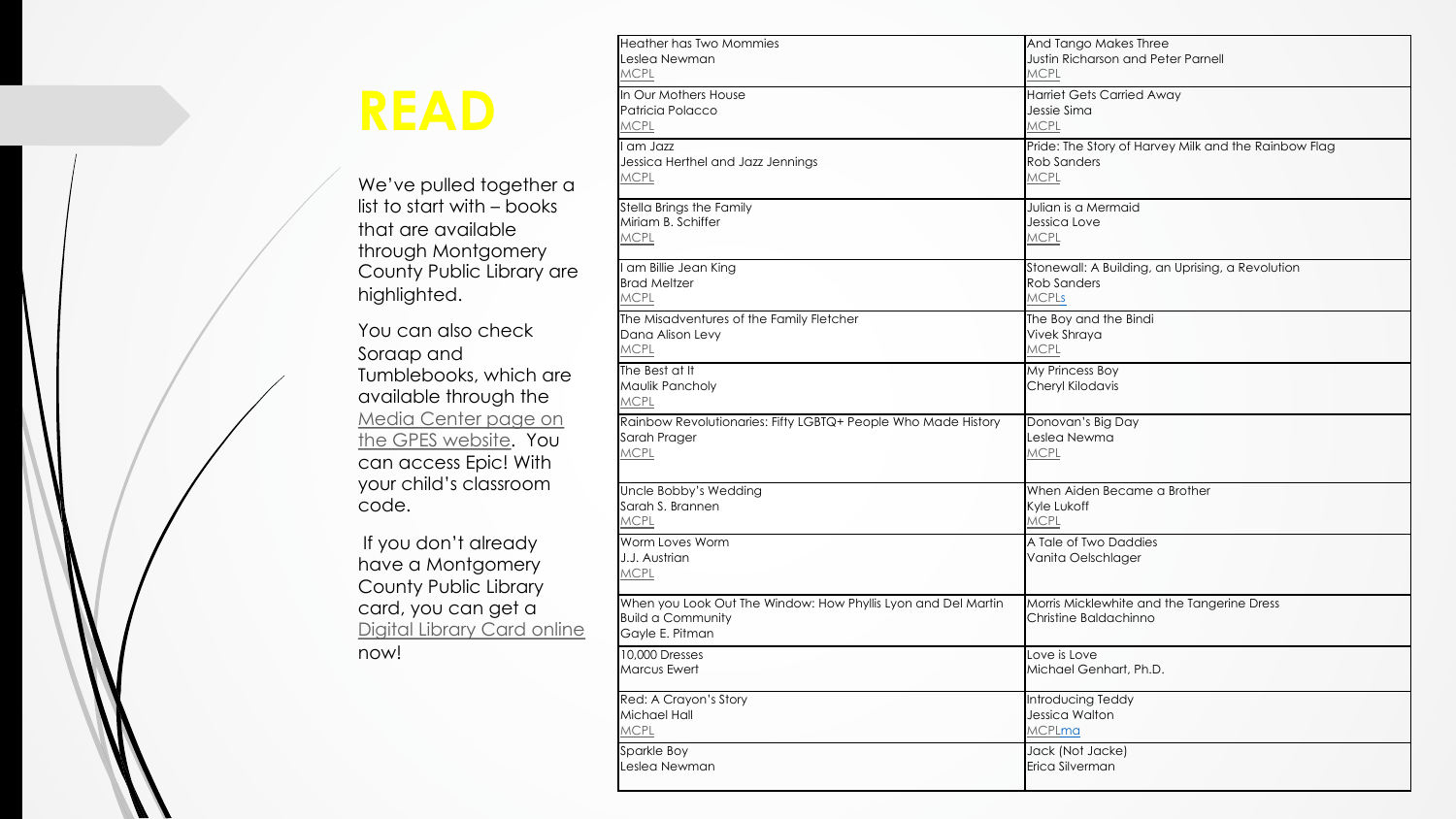#### **WATCH**

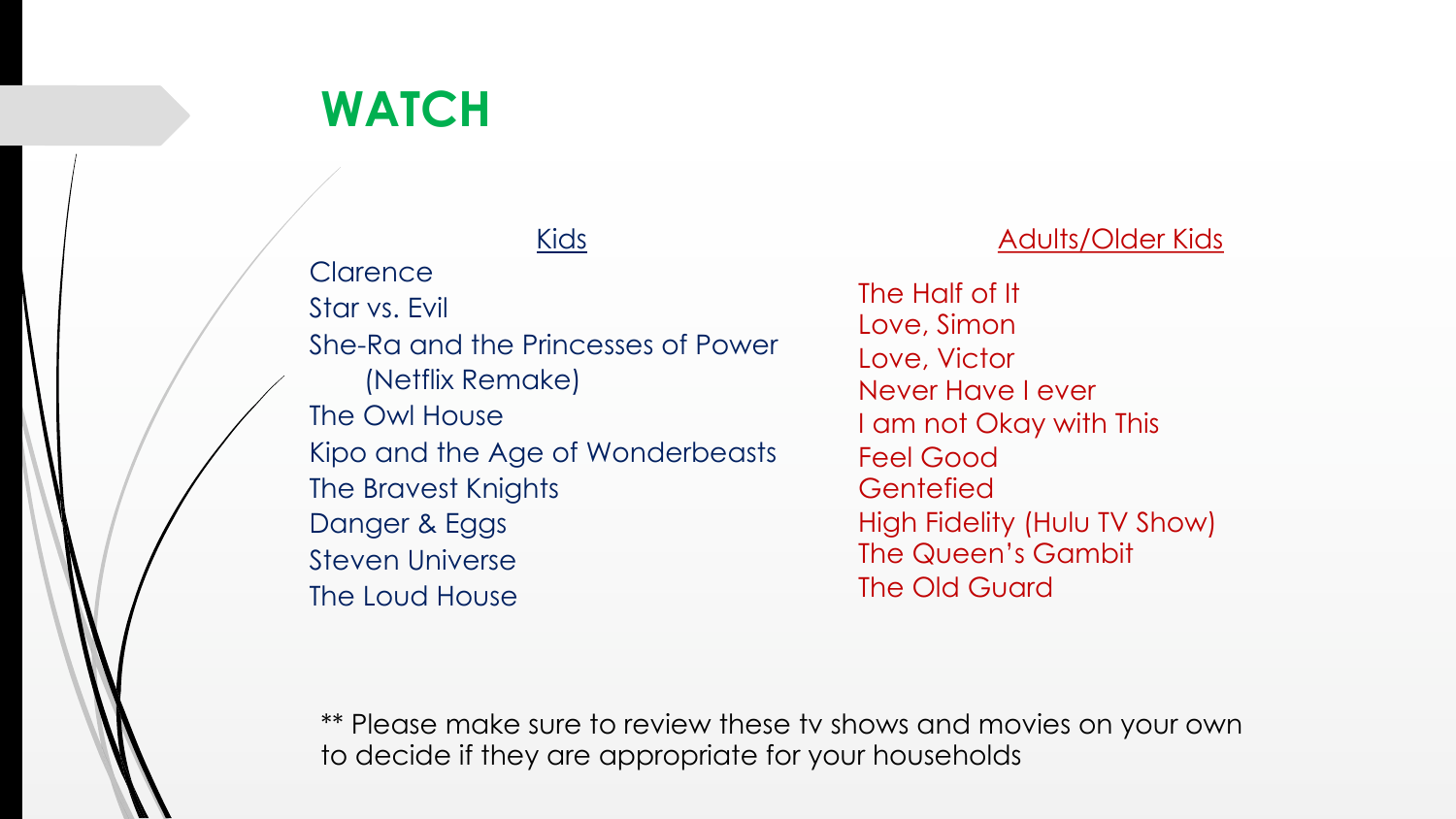#### **[CELEBRATE!!!!](https://www.wusa9.com/article/news/local/dc/pride-month-in-dc-list-of-events-to-celebrate/65-16fa809d-108a-483c-a931-f02ff18acf87) Maryland Pride Events**

- Rockville Pride
- Baltimore Pride
- Maryland Pride Events
- Mashington D.C. Pride Events

\*\* Please Make Sure to Check for Pa